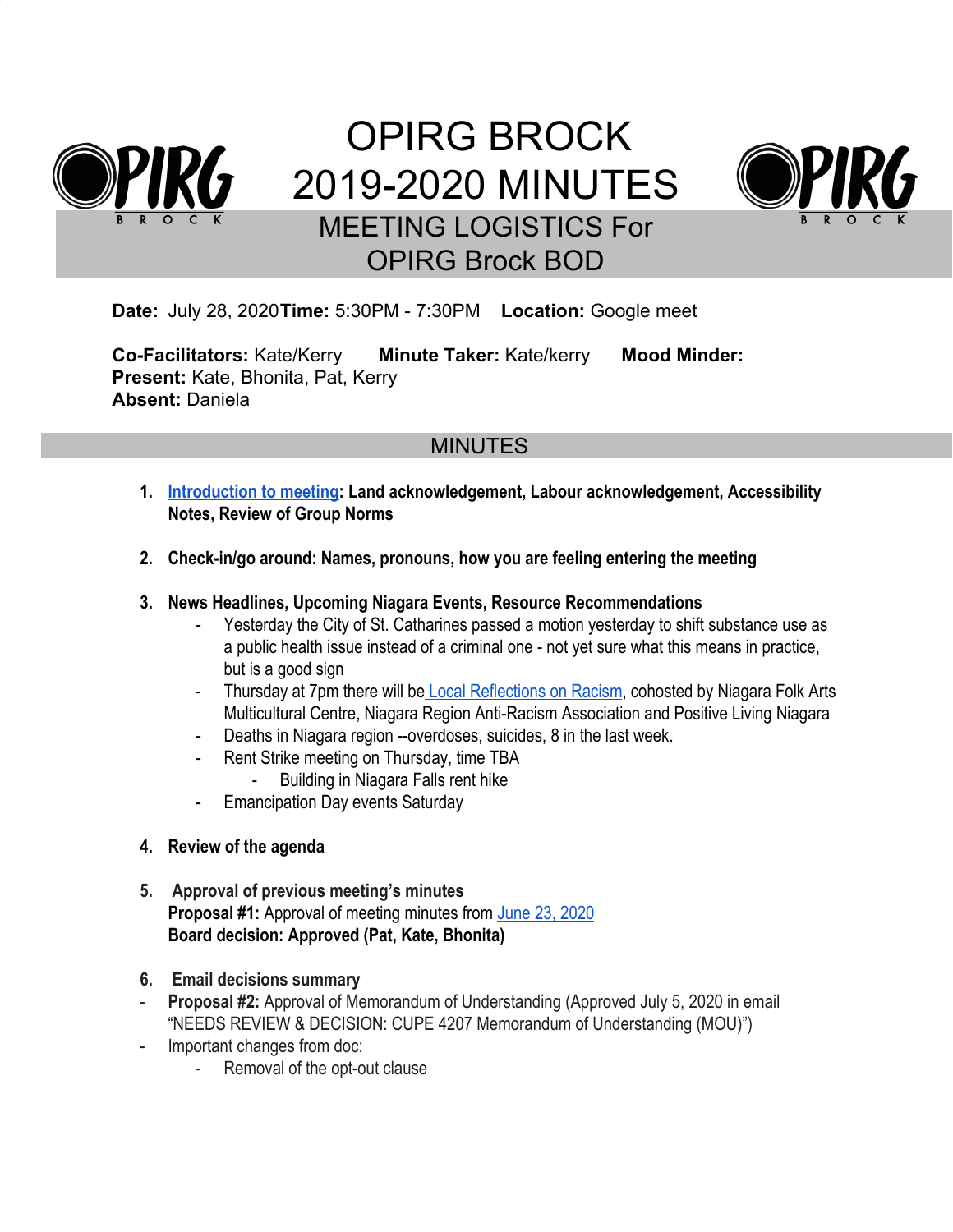- We have to host a registration process, so I made a [2020 OPIRG Brock Membership](https://forms.gle/kMAHF8ycBo54gCYu6) [Registration Form](https://forms.gle/kMAHF8ycBo54gCYu6) (this is going to be sent out in the membership outreach message)
- CUPE 4207 cannot give us their list, so instead we will be consulting with CUPE 4207 to make sure our registration list
- **- Board Decision: Approved (Pat, Kate, Bhonita)**
- **Proposal #3:** Approval of emails decision approving [2020 OPIRG Brock Membership Policies](https://docs.google.com/document/u/1/d/1tODw28SthrVaCUgEaylzgxNil3VEqZY4jBEkweMMtro/edit#) (Approved July 5, 2020 in email "Requires Review: New OPIRG Brock Membership Policies")
- Important changes from doc: Removal of opt-out
- **Board Decision: Approved (Pat, Kate, Bhonita)**
- **7. Community Opt-Ins Proposal #4:** Approve all of the following individuals as OPIRG Brock members:
- Fiona McKay (Applied through form)
	- "I attended a few events during my last year of Brock Uni in 2018 and attended the BUSU meeting in support of OPIRG when they were defunded. I have participated in recent local protests and demonstrations in relation to the Black Lives Matter movement."
- All of the vendors participating in the KOBA Fundraiser Market
- Seamus Bronwyn (long-term volunteer with OPIRG Brock)
- Ebru Ustundag (Professor, and longtime supporter of OPIRG Brock)
- Robyn Bourgeois (Professor, and longtime supporter of OPIRG Brock)
- Paul Gray (Professor, and longtime supporter of OPIRG Brock)
- Antony Chum (Professor, and longtime supporter of OPIRG Brock)
- Elizabeth Yates (Librarian, NRJ Member, and longtime supporter of OPIRG Brock)
- Sarah Burtch (Staff at Positive Living Niagara, OUTniagara, and longtime supporter of OPIRG Brock)
- Kate Alexander (Involved with OUTniagara)
- Marissa Daniels (Involved with OUTniagara)
- Vanessa Silverstri (Worked at Positive Living in replace of Claire for the past year)
- Marcel Stewart (Staff at Suitcase In Point and longtime supporter of OPIRG Brock)
- Deanna Jones (Staff at Suitcase In Point and longtime supporter of OPIRG Brock)
- Kyle Hoskins (Connected with CUPE/ OFL and supporter of OPIRG Brock)
- Patty Krawec (Involved with Defund NRP coalition)
- Sean Vanderklis (Involved with Defund NRP coalition)
- Karl Dockstader (Involved with Defund NRP coalition)
- Gavin Fearon (Involved with Defund NRP coalition)
- Jenny C (Involved with Defund NRP coalition)
- Tayah Clarke (purchased a Community Connect Discount Card)
- Michael Price (purchased a Community Connect Discount Card)
- Oscar Anderson-Shortt (purchased a Community Connect Discount Card)
- Prutha Pimple (purchased a Community Connect Discount Card)
- Irene Alfaro (purchased a Community Connect Discount Card)
- Jenny Vu (purchased a Community Connect Discount Card)
- Jermaine Marshall (performer in the Queer & Trans Pride Concert)
- Delta Don (performer in the Queer & Trans Pride Concert)
- Christian Chaves (performer in the Queer & Trans Pride Concert)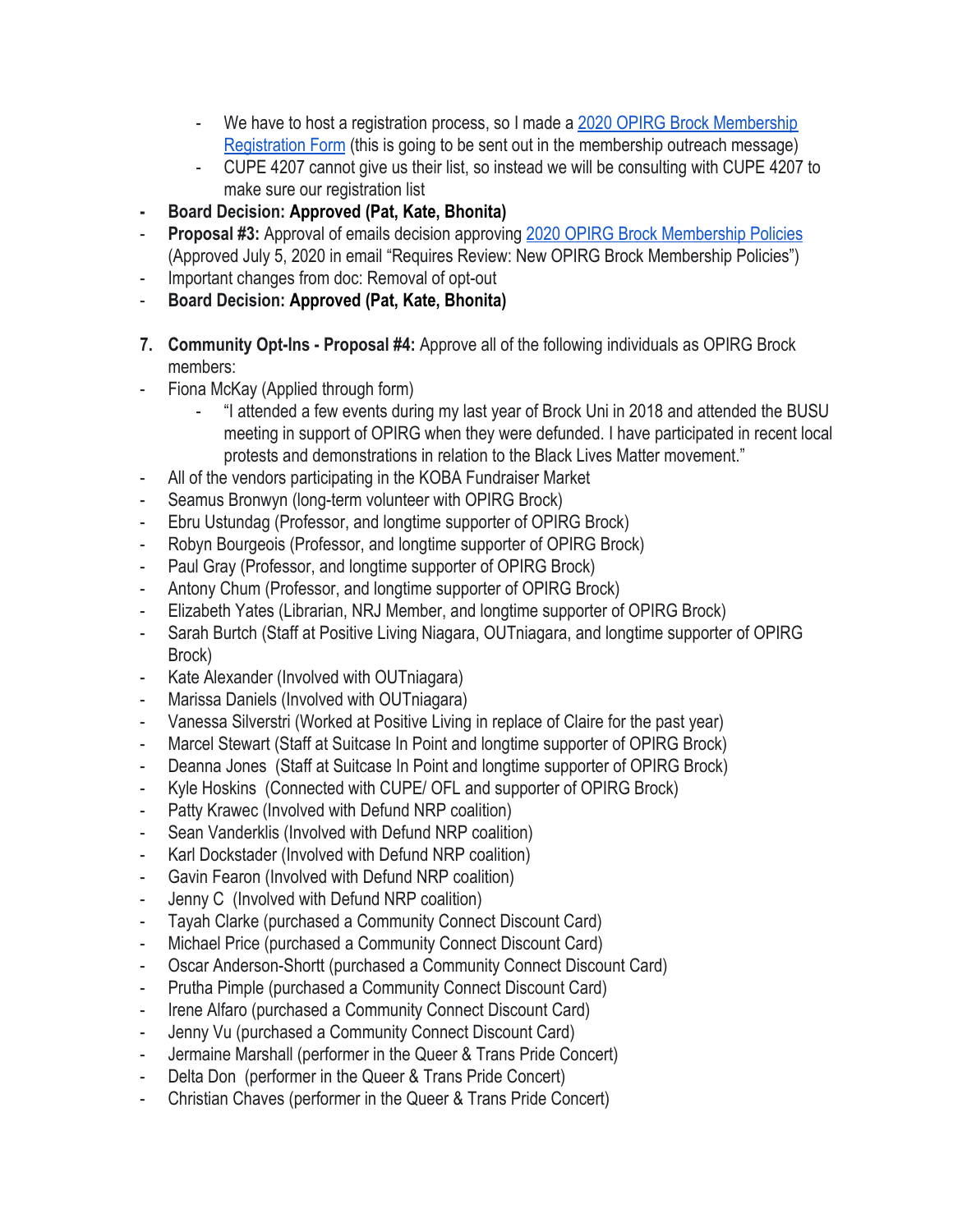- lain Lidstone (performer in the Queer & Trans Pride Concert)
- Lierin Lidstone (performer in the Queer & Trans Pride Concert)
- Noah Sydney (performer in the Queer & Trans Pride Concert)
- Janice Jo Lee (performer in the Queer & Trans Pride Concert)
- Kaylyn Valdez-Scott (Workshop facilitator for anti-oppression series, involved in the SIP theatre long-tables on racism)
- Meryl Ochoa (Workshop facilitator for anti-oppression series, involved in the SIP theatre long-tables on racism)
- Vince Pacilli (Workshop facilitator for anti-oppression series and longterm supporter of OPIRG Brock)
- **- Board Decision: Approved (Pat, Kate, Bhonita)**
- **- Task:** Email follow up about opt-ing into membership and confirming that no one is a member at another PIRG (& can send new membership policies)

### **8. Board reports**

- Bhonita
	- Read emails from provincial
	- Read accountability email
- **Daniela**
- Kate
	- Looked through minutes and tasks
	- Vanessa hasnt responded to emails Kate has sent yet
	- Attended pre-meeting for the defund coalition
	- Looked at expense report
- Pat
	- Responded to emails
	- Help set Abolish the Police: Reading Group
	- Is writing the questions for Abolish the Police Reading Group

### **9. Volunteer reports**

- **-** Kerry
	- Fixed the minutes related to Accountability Committee concerns
	- Name change for past Board members
	- Updating the website and social media
	- Working on getting the Abolish/ Defund the NRP & Building Community Alternatives Coalition Set Up
	- Finalizing the details with CUPE 4207
	- Advertising and partially coordinating the reading event (talking with OUTniagara tomorrow)
	- Talking with community partners
	- Working on policy updates
	- Following up on placements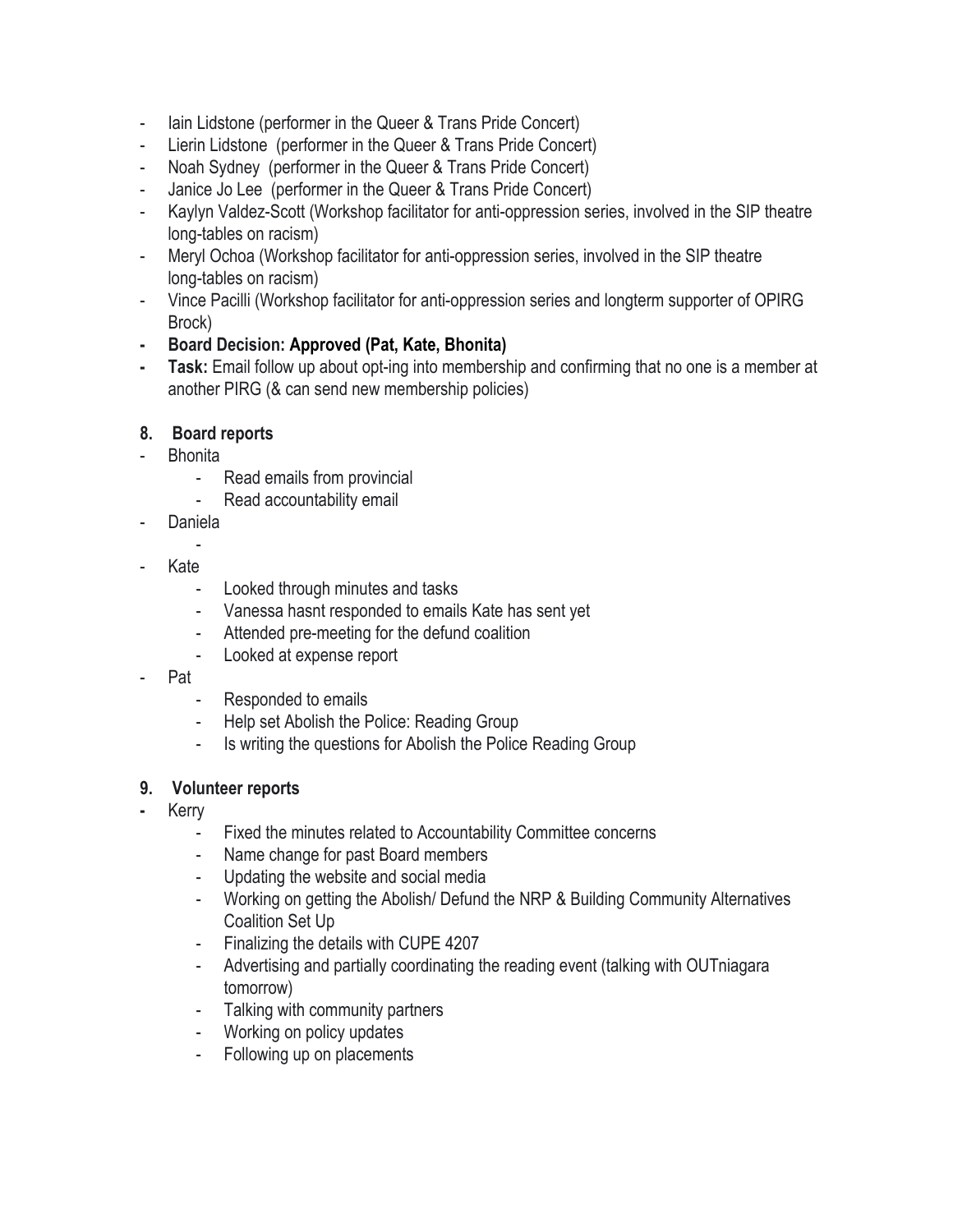## **10. Committee Updates, Feedback, Goals, & Proposals**

## **- Finance:**

- Go through financial updates & [July 2020 Fundraising/ Deposit Report](https://docs.google.com/document/d/1Xm0sH0Sv_sH-8DsyDiuzujWGeOs9IgwH0Gxp_Gos-N0/edit)
- Vanessa and Kerry are trying to figure out which memberships have been paid because of e transfer issues
- Based on our Fundraising/ Deposit Report, working with Vanessa, deciding how we are going to have a Anti-Racism Events fund, and if we are going to have any staff hours, we need to build a budget
- We need to have a discussion about next steps after Kerry's layoff
	- Need to go over the details at an in-camera session this discussion could get paired with an accountability committee meeting
	- Options of Kerry coming back as staff on reduced hours or for a month and then doing another temporary layoff for October while CUPE 4207 confirms their membership numbers
	- Whatever options are decided, these need to be presented in the budget at the AGM
	- Kerry qualifies for a Leave of Absence, which they could take to fulfill the contract they are working on related to the Niagara Social Justice Forum
	- Wouldn't have an impact on the health benefits because Board is still paying those through to the end of October

## **- Communications**

- We have a **Linktree** now, currently has 33 views
- Currently have 826 IG followers, 508 FB Page likes, 198 friends on FB person, 153 followers on Twitter
- Posts related to the Watson monument removal have had the biggest traction
- **- Accountability**
	- Did the meeting ever happen?
		- No, we couldnt fill out the doodle poll
	- Update on communication with involved parties
	- Now it is scheduled for August 4 at 4:30

## **- Special Project Coalition (Defund NRP)**

- Outside of OPIRG, we currently have 7 people signed up to attend tomorrow's reading group, most of which have not been or only minimally involved in OPIRG Brock before
- Kate from OUTniagara has set up the link
- We are aiming to have a first coalition meeting next week, being co-chaired by Kerry and Patty
- Currently there are 18-19 people who have been actively interested in being involved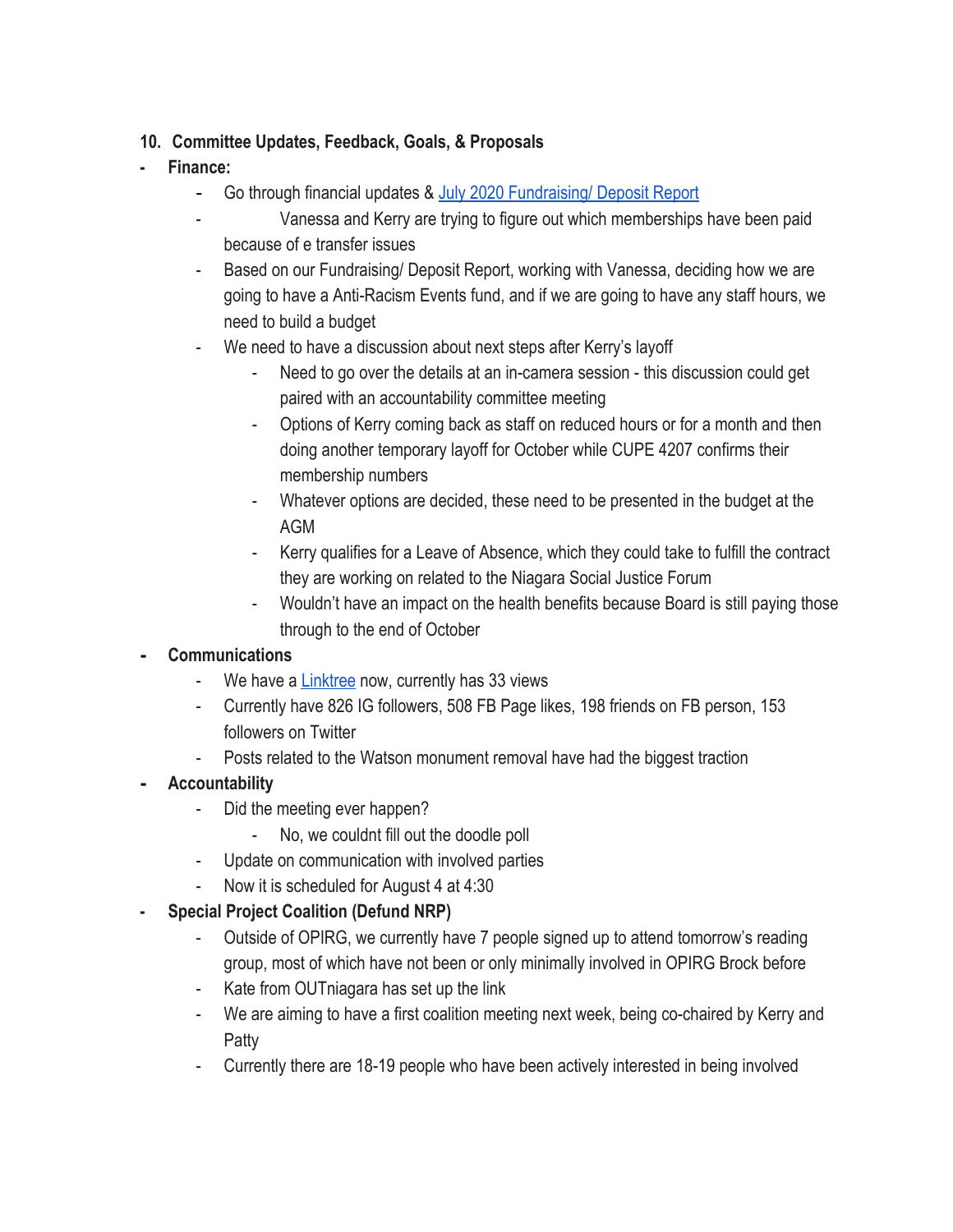### **11. Items brought forward:**

- **Updates: Other Programming Updates** 
	- Course Placements
		- Public Health will not be running placements in the Fall semester, but will in the Winter and want to work with OPIRG. I am currently working on transitioning the Naloxone Training connection directly over the Claire so hopefully that placement can continue without OPIRG
		- The geography department has decided to not run the placement course this year, so we cannot secure a Free Store Coordinator through this avenue
		- Communications, Popular Culture, & Film Studies will be running their placement and have reached out to have us participate. This one went really well with the Impacts of Ford in Niagara Campaign (which was Danielle)
		- The only barrier we face is that we will need to supervise this student, but could be really helpful for getting our Communications committee rolling with Daniela and help with policies and project outreach (I am thinking the Community Connect Discount Card)
		- We had a high school student reach out to us about completing her hours, but we would need to discuss what this could look like with her being under legal age
			- We can potentially do this, need to talk to them more
		- Task: Kerry email job descriptions for placement students
	- Volunteers
		- The 2020 Volunteer Form has been updated
		- Includes specifics about all of our projects
		- It also includes a list a community groups we work with who have expressed interest in having volunteers
		- We have had one person recently fill in our volunteer form (Fiona McKay)
		- We will be doing a big push in August to get people to sign up as volunteers
		- Task: Fix rent strike content links
	- Free Store
	- Niagara Skills Network (NSN)
	- The Coming Out Monologues V. 2
	- Community Connect Discount Card
	- All of these projects are still on pause due to COVID-19 restrictions and pauses in partnerships
	- Task: Create an Action Plan for the Free Store, Niagara Skills Network (NSN), The Coming Out Monologues V. 2, Community Connect Discount Card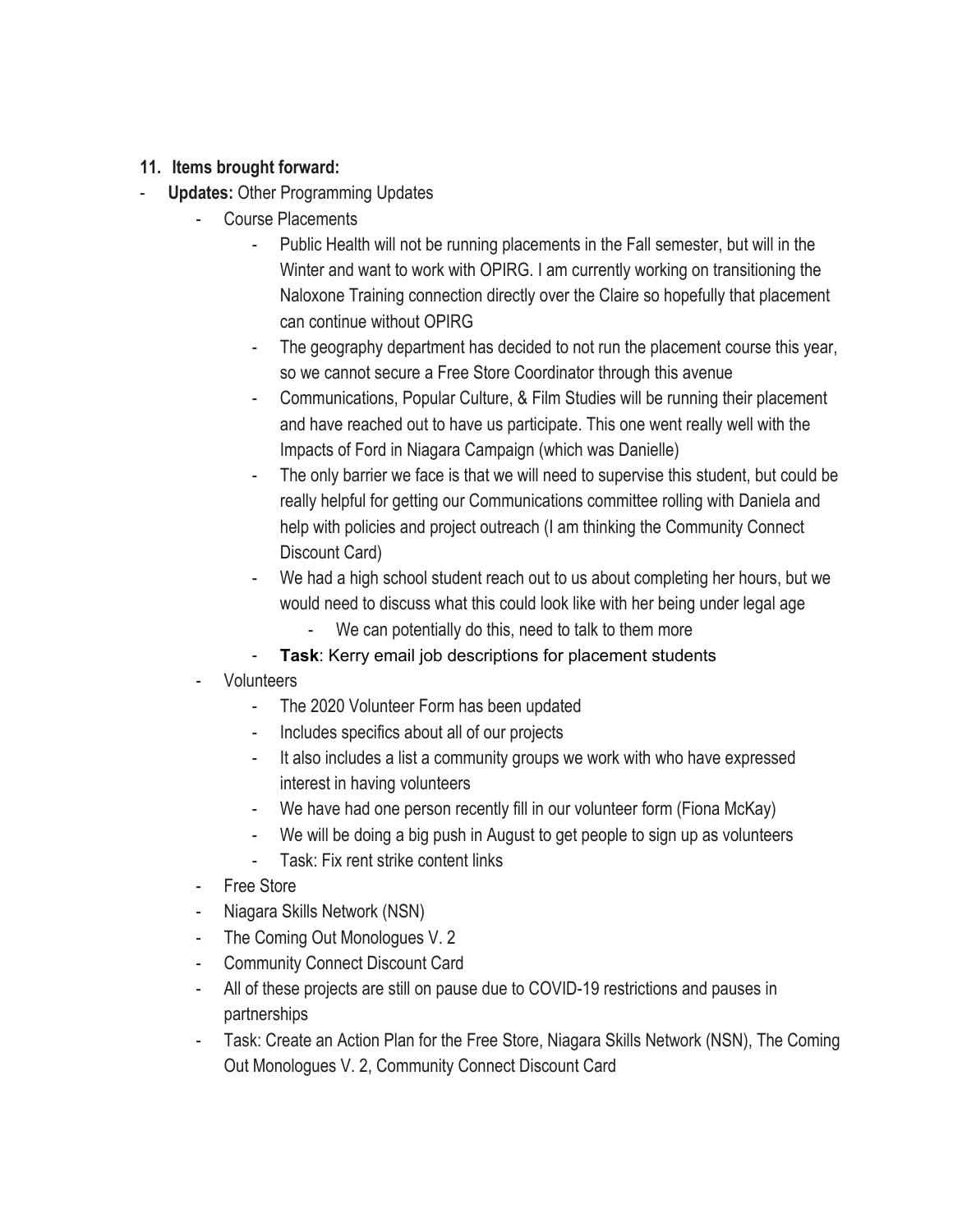### **12. New Items:**

### - **Update: Board Policies**

- Still being finalized and will be sent out as soon as possible
- Absolute deadline for approving will be the August Board meeting
- **Task**: Everyone Please use the #questionsandtrainings thread on Slack over the next month to come up with a list of questions and trainings that I can working into the new Board trainings to take place in October/ November
- **Task:** Kerry present a curriculum proposal at the August Board meeting

## **- Proposal #4: Chief Returning Officer (CRO) Honorarium**

- We provide a \$500 honorarium for the 2020 CRO because even though we have less funds than earlier years, this year requires more work throughout August and September to set up online nominations and voting structures, and to host an online info session
- We also don't have the food costs for the AGM this year, which we would usually have
- Take this money from the Operations budget line
- To improve the process from previous years, it's recommended to pay half (\$250) on August 30, 2020, and the other half (\$250) on September 30, 2020
- **- Board decision: Approved (Kate, Bhonita)**
	- **- Pat stands aside**
- **- Tasks:** Let Vanessa know about decision and payment schedule using the [2020 OPIRG](https://docs.google.com/spreadsheets/d/12IqkoiVqfeQJUeJVmxCfOePv8GqiAt7C/edit#gid=1833039408) [Brock Expense Form](https://docs.google.com/spreadsheets/d/12IqkoiVqfeQJUeJVmxCfOePv8GqiAt7C/edit#gid=1833039408)
- **- Proposal #5: Chief Returning Officer (CRO) Hiring**
	- By August 1, 2020, the CRO package be completed and emailed to prospective option with the offer of a \$500 honorarium, paying half (\$250) on August 30, 2020, and the other half (\$250) on September 30, 2020
	- If the prospective option is an OPIRG Brock member, as the CRO they forfeit their right to vote in these elections
	- **- Board decision: Approved (Kate, Bhonita)**
		- **- Pat stands aside**
	- **- Task:** Someone from the Board account and cc Kerry's email prospective option with CRO package and honorarium offer on August 1, 2020
	- **- Task:** Kerry complete the CRO package
	- **- Task:** If prospective option says yes, then Kerry follow up with them on planning for the AGM and elections
- **- Proposal #6 & Discussion: AGM, Election Timeline, & Election Positions**
	- **- Elections Policies & Processes to be presented at August Board meeting**
	- **- Review Timeline i[n 2020 OPIRG Brock Annual General Meeting & Elections Planning](https://docs.google.com/document/d/16bkj_0_ZGFelP3sf2Fi-xZmc7MGCgzLHqmmZqCZgCgA/edit#heading=h.oo91wvwc9hnv) and discuss what is realistic/ we are able to get done**
	- **- Proposal #6: Approve the advertising, nominations and elections timeline and process**
		- **Discussion: What needs to get done for the AGM**
			- Figuring out the tech for online call, screensharing, voting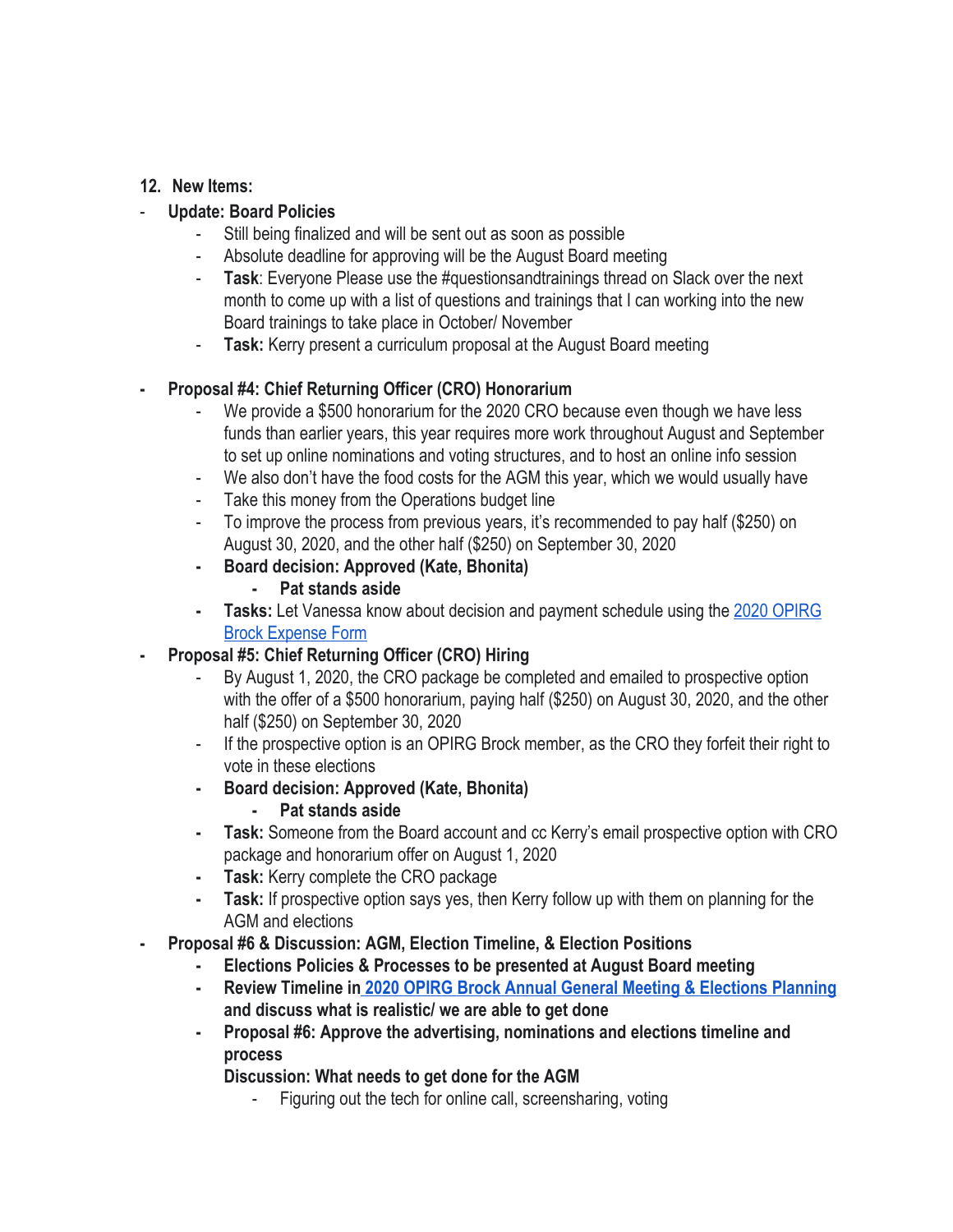- Annual Report
- Finance Presentation of Audits (Vanessa)
- Budget for coming year
- Powerpoint
- Promotions
- Community talks? (Instead of a panel, asking our community partners to do a What's Next Presentation)
- **- Board decision: Approved (Kate, Bhonita, Pat)**
- **Proposal #7:** [Online OPIRG Fundraiser Proposal September 2020](https://docs.google.com/document/d/1FLZOwJkFOG_9f3xns2P2SKcdzVJQK-0qH4PaMk_iUDc/edit)
	- Proposal: OPIRG Brock hosts online artists markert from September 1-30 on opirgbrock.com
	- **- Board decision: Approved (Kate, Pat, Bhonita)**
- **Proposal #8: [Narcan Training co-hosted with Claire from Positive Living Niagara](https://docs.google.com/document/d/1nQQnC12nqOuOq29iNItH9HhPiAaby1WxEzsmR-52-ZM/edit)** 
	- Part 1 OPIRG Brock partners with Positive Living Niagara (using their Zoom account) to create a webinar focused on inclusive activist practices for incorporating drug users into our events and spaces.
	- **- Board Decision: Approved (Kate, Pat, Bhonita)**
	- **Part 2** We incorporate a Narcan training into a future reading group, and have that week's readings focus on how community harm reduction is a very tangible alternative to calling the police
	- **- Board Decision: Approved (Kate, Pat, Bhonita)**
	- **- Task:** Kerry follow up with Claire
- **Discussion:** Cross Culture Kids Niagara
- **13. Next Meeting:** August 18, 2020 at 5:30pm,
	- Other meetings needed: AGM planning (needs wifi)
	- Accountability Committee is next
	- Future discussion on Kerry's employment

### **14. In-camera agenda points:**

-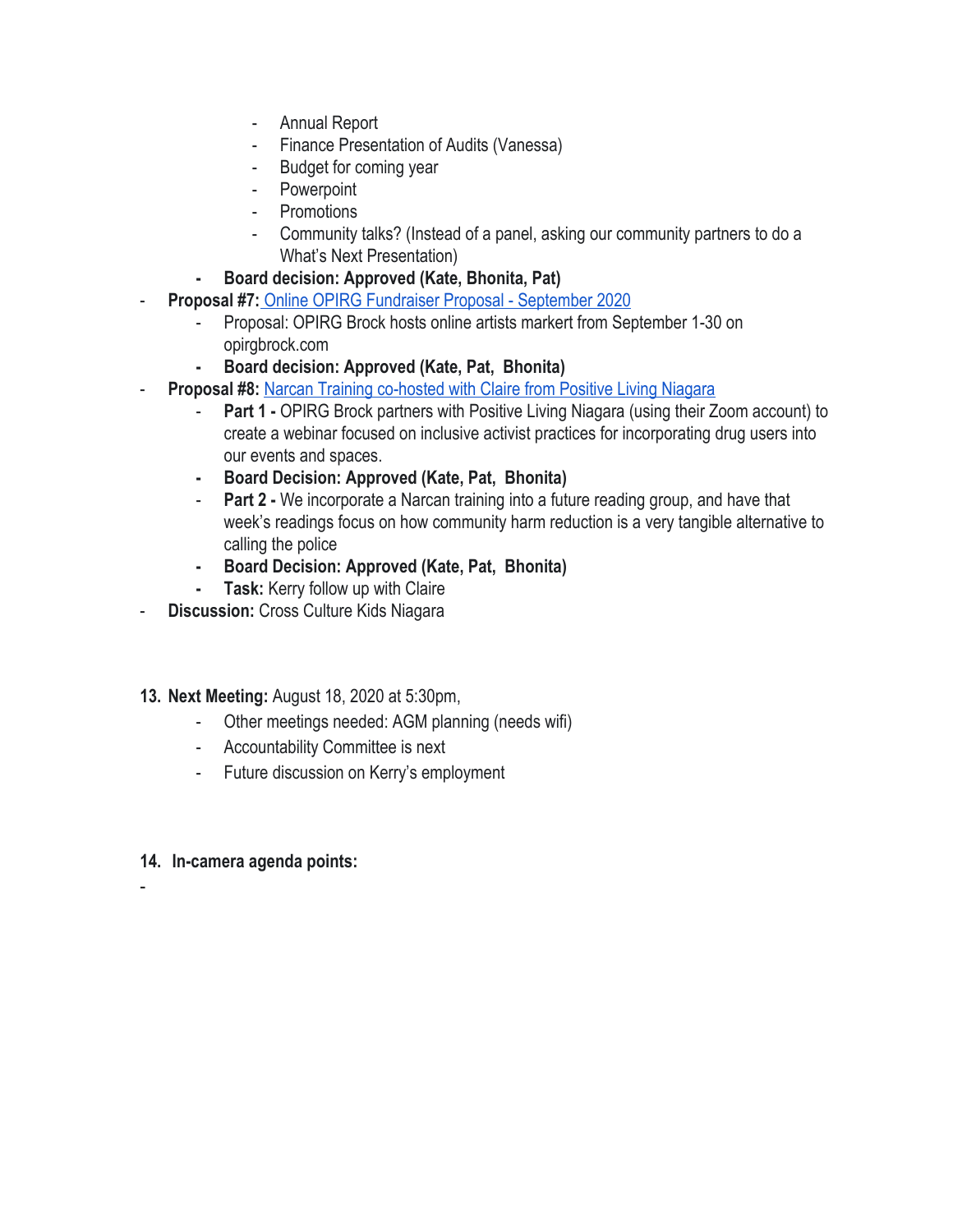### **Decisions Summary:**

- **Proposal #1:** Approval of meeting minutes from [June 23, 2020](https://docs.google.com/document/d/1ff4HyFJPo9N0YkrTrh_WBkXh629q_bzP6cPvWXVjRZk/edit)
	- **Board decision: Approved (Pat, Kate, Bhonita)**
- **Proposal #2:** Approval of Memorandum of Understanding (Approved July 5, 2020 in email "NEEDS REVIEW & DECISION: CUPE 4207 Memorandum of Understanding (MOU)")
	- **- Board Decision: Approved (Pat, Kate, Bhonita)**
- **Proposal #3:** Approval of emails decision approving [2020 OPIRG Brock Membership Policies](https://docs.google.com/document/u/1/d/1tODw28SthrVaCUgEaylzgxNil3VEqZY4jBEkweMMtro/edit#) (Approved July 5, 2020 in email "Requires Review: New OPIRG Brock Membership Policies")
	- **Board Decision: Approved (Pat, Kate, Bhonita)**
- **- Proposal #4:** Approve all of the following individuals as OPIRG Brock members:
- Fiona McKay (Applied through form)
	- "I attended a few events during my last year of Brock Uni in 2018 and attended the BUSU meeting in support of OPIRG when they were defunded. I have participated in recent local protests and demonstrations in relation to the Black Lives Matter movement."
- All of the vendors participating in the KOBA Fundraiser Market
- Seamus Bronwyn (long-term volunteer with OPIRG Brock)
- Ebru Ustundag (Professor, and longtime supporter of OPIRG Brock)
- Robyn Bourgeois (Professor, and longtime supporter of OPIRG Brock)
- Paul Gray (Professor, and longtime supporter of OPIRG Brock)
- Antony Chum (Professor, and longtime supporter of OPIRG Brock)
- Elizabeth Yates (Librarian, NRJ Member, and longtime supporter of OPIRG Brock)
- Sarah Burtch (Staff at Positive Living Niagara, OUTniagara, and longtime supporter of OPIRG Brock)
- Kate Alexander (Involved with OUTniagara)
- Marissa Daniels (Involved with OUTniagara)
- Vanessa Silverstri (Worked at Positive Living in replace of Claire for the past year)
- Marcel Stewart (Staff at Suitcase In Point and longtime supporter of OPIRG Brock)
- Deanna Jones (Staff at Suitcase In Point and longtime supporter of OPIRG Brock)
- Kyle Hoskins (Connected with CUPE/ OFL and supporter of OPIRG Brock)
- Patty Krawec (Involved with Defund NRP coalition)
- Sean Vanderklis (Involved with Defund NRP coalition)
- Karl Dockstader (Involved with Defund NRP coalition)
- Gavin Fearon (Involved with Defund NRP coalition)
- Jenny C (Involved with Defund NRP coalition)
- Tayah Clarke (purchased a Community Connect Discount Card)
- Michael Price (purchased a Community Connect Discount Card)
- Oscar Anderson-Shortt (purchased a Community Connect Discount Card)
- Prutha Pimple (purchased a Community Connect Discount Card)
- Irene Alfaro (purchased a Community Connect Discount Card)
- Jenny Vu (purchased a Community Connect Discount Card)
- Jermaine Marshall (performer in the Queer & Trans Pride Concert)
- Delta Don (performer in the Queer & Trans Pride Concert)
- Christian Chaves (performer in the Queer & Trans Pride Concert)
- Iain Lidstone (performer in the Queer & Trans Pride Concert)
- Lierin Lidstone (performer in the Queer & Trans Pride Concert)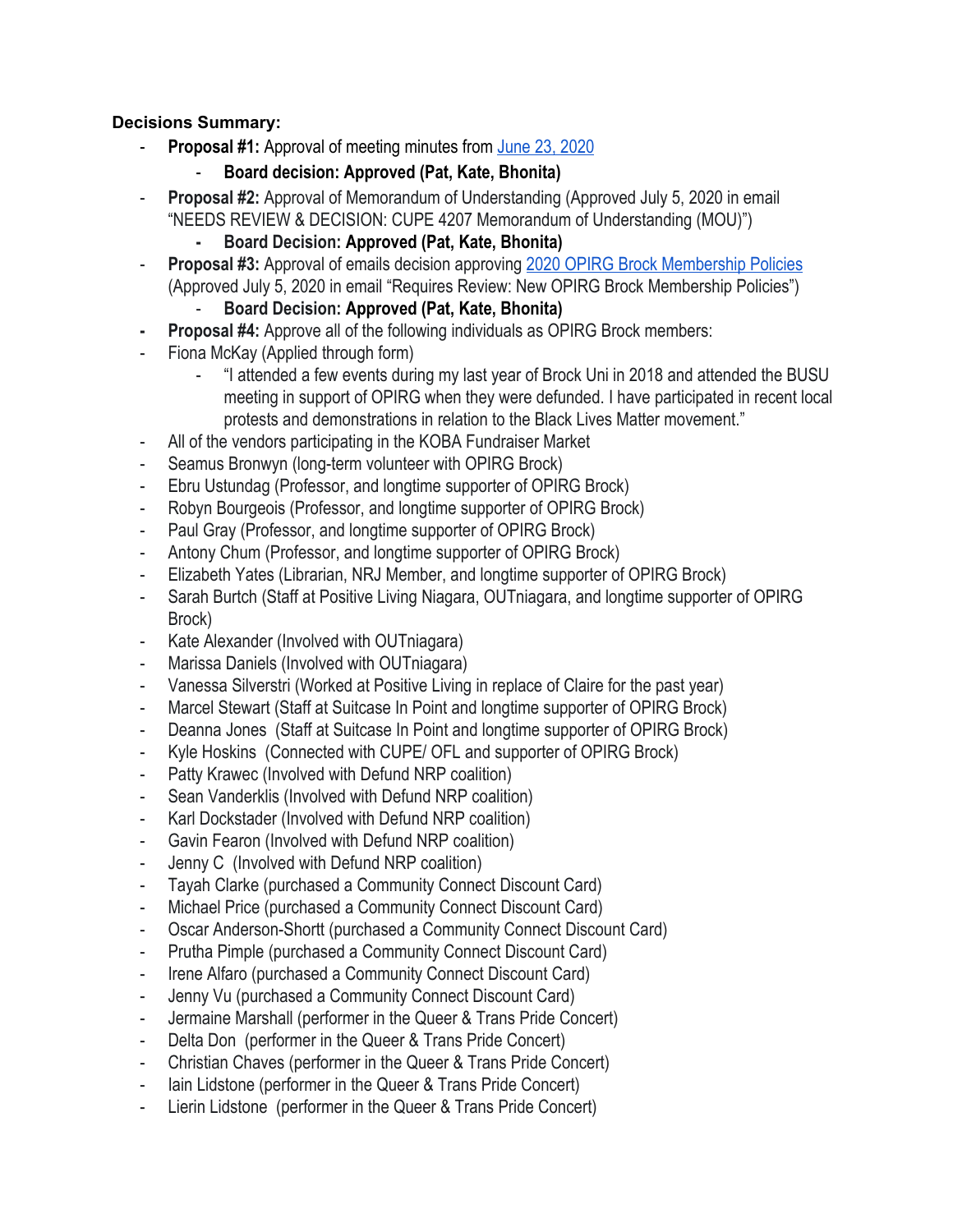- Noah Sydney (performer in the Queer & Trans Pride Concert)
- Janice Jo Lee (performer in the Queer & Trans Pride Concert)
- Kaylyn Valdez-Scott (Workshop facilitator for anti-oppression series, involved in the SIP theatre long-tables on racism)
- Meryl Ochoa (Workshop facilitator for anti-oppression series, involved in the SIP theatre long-tables on racism)
- Vince Pacilli (Workshop facilitator for anti-oppression series and longterm supporter of OPIRG Brock)
	- **- Board Decision: Approved (Pat, Kate, Bhonita)**
- **- Proposal #4: Chief Returning Officer (CRO) Honorarium**: We provide a \$500 honorarium for the 2020 CRO because even though we have less funds than earlier years, this year requires more work throughout August and September to set up online nominations and voting structures, and to host an online info session. To improve the process from previous years, it's recommended to pay half (\$250) on August 30, 2020, and the other half (\$250) on September 30, 2020
	- **- Board decision: Approved (Kate, Bhonita). Pat stands aside**
- **- Proposal #5: Chief Returning Officer (CRO) Hiring**: By August 1, 2020, the CRO package be completed and emailed to prospective option with the offer of a \$500 honorarium, paying half (\$250) on August 30, 2020, and the other half (\$250) on September 30, 2020. If the prospective option is an OPIRG Brock member, as the CRO they forfeit their right to vote in these elections
	- **- Board decision: Approved (Kate, Bhonita), Pat stands aside**
- **- Proposal #6 & Discussion: AGM, Election Timeline, & Election Positions:** Review Timeline i[n](https://docs.google.com/document/d/16bkj_0_ZGFelP3sf2Fi-xZmc7MGCgzLHqmmZqCZgCgA/edit#heading=h.oo91wvwc9hnv) [2020 OPIRG Brock Annual General Meeting & Elections Planning a](https://docs.google.com/document/d/16bkj_0_ZGFelP3sf2Fi-xZmc7MGCgzLHqmmZqCZgCgA/edit#heading=h.oo91wvwc9hnv)nd discuss what is realistic/ we are able to get done. **Approve the advertising, nominations and elections timeline and process**
	- **- Board decision: Approved (Kate, Bhonita, Pat)**
- **Proposal #7:** [Online OPIRG Fundraiser Proposal September 2020:](https://docs.google.com/document/d/1FLZOwJkFOG_9f3xns2P2SKcdzVJQK-0qH4PaMk_iUDc/edit) Proposal: OPIRG Brock hosts online artists markert from September 1-30 on opirgbrock.com
	- **- Board decision: Approved (Kate, Pat, Bhonita)**
- **Proposal #8: [Narcan Training co-hosted with Claire from Positive Living Niagara](https://docs.google.com/document/d/1nQQnC12nqOuOq29iNItH9HhPiAaby1WxEzsmR-52-ZM/edit)** 
	- **Part 1 -** OPIRG Brock partners with Positive Living Niagara (using their Zoom account) to create a webinar focused on inclusive activist practices for incorporating drug users into our events and spaces.
	- **- Board Decision: Approved (Kate, Pat, Bhonita)**
	- **Part 2** We incorporate a Narcan training into a future reading group, and have that week's readings focus on how community harm reduction is a very tangible alternative to calling the police
	- **- Board Decision: Approved (Kate, Pat, Bhonita)**

### **Task Summary:**

- **- Task:** Email follow up about opt-ing into membership and confirming that no one is a member at another PIRG (& can send new membership policies)
- **Task:** Kerry email job descriptions for placement students
- **Task:** Create an Action Plan for the Free Store, Niagara Skills Network (NSN), The Coming Out Monologues V. 2, Community Connect Discount Card